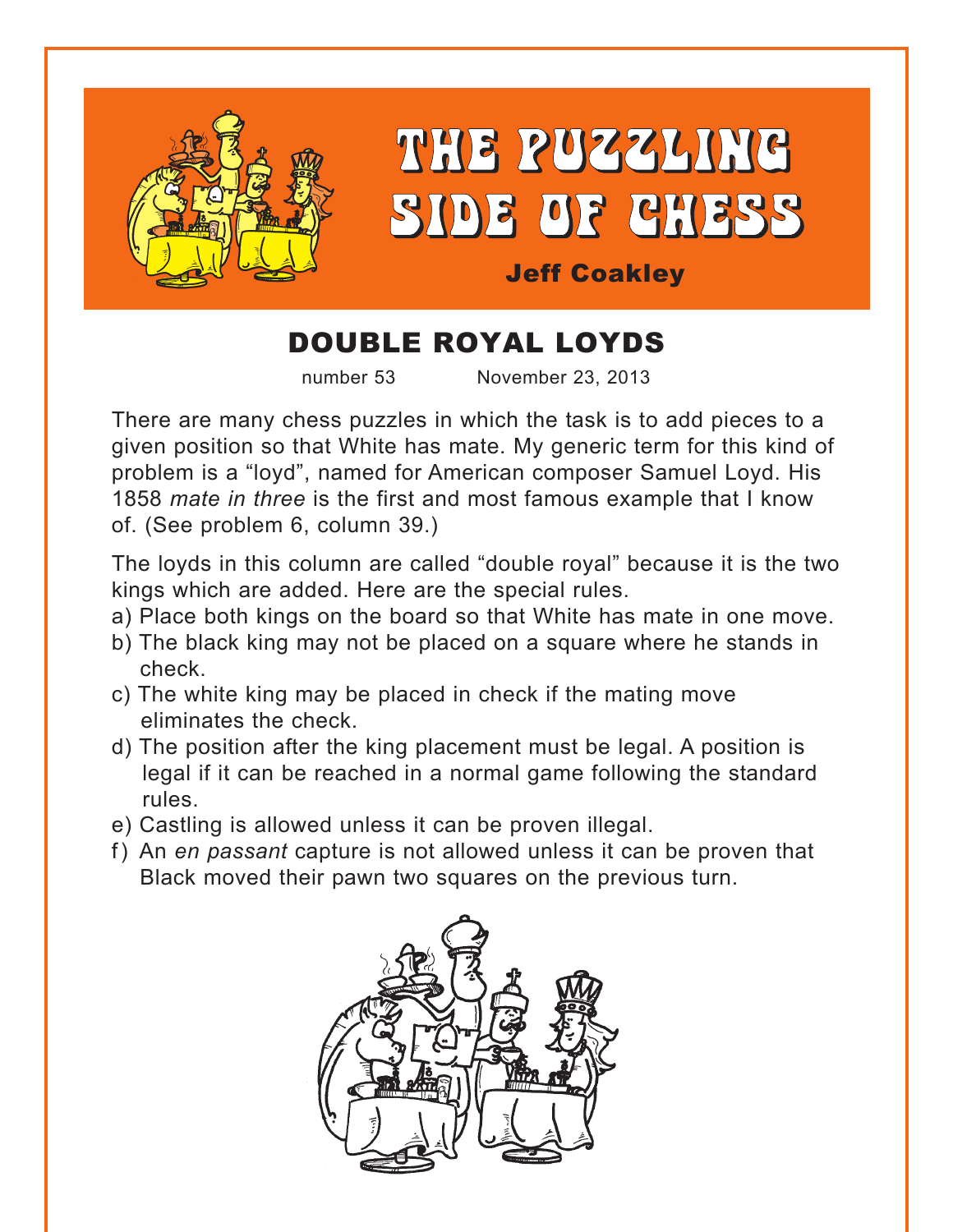<span id="page-1-0"></span>Let's begin with a simple sample.



**[Double Royal Loyd 01](#page-8-0)**

Place the two kings on the board so that White has mate in one.

Things get a little trickier from now on.



## **[Double Royal Loyd 02](#page-8-0)**

 $\mathfrak{B}$   $\mathfrak{B}$ 

Place the two kings on the board so that White has mate in one.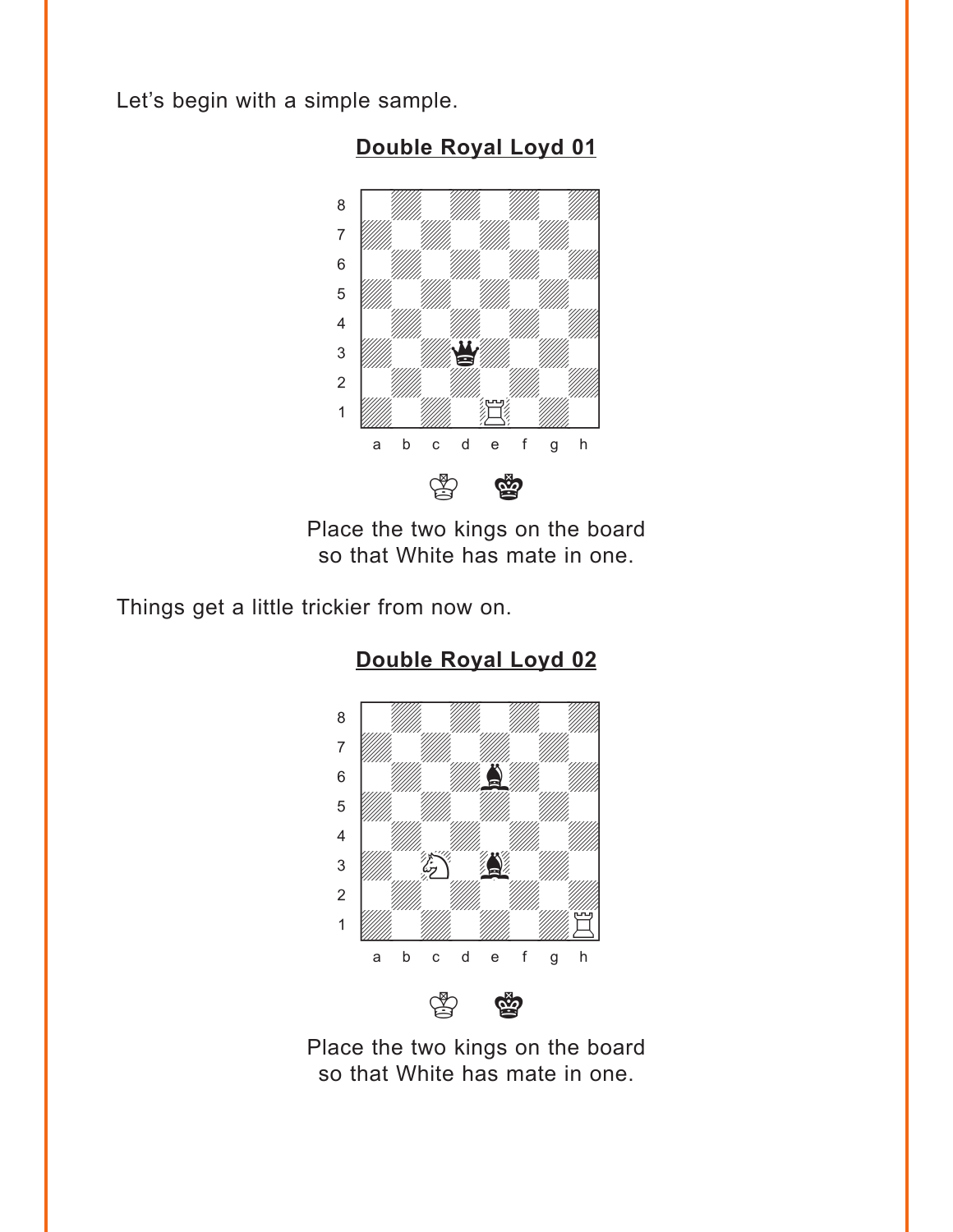<span id="page-2-0"></span>The earliest double royal puzzle that I have found is the following miniature from 1925 by Scottish composer George Hume (1862-1936). He is best known for his work with Alain C. White, collecting problems and editing numerous books.



Double Royal Loyd 03

Place the two kings on the board so that White has mate in one.

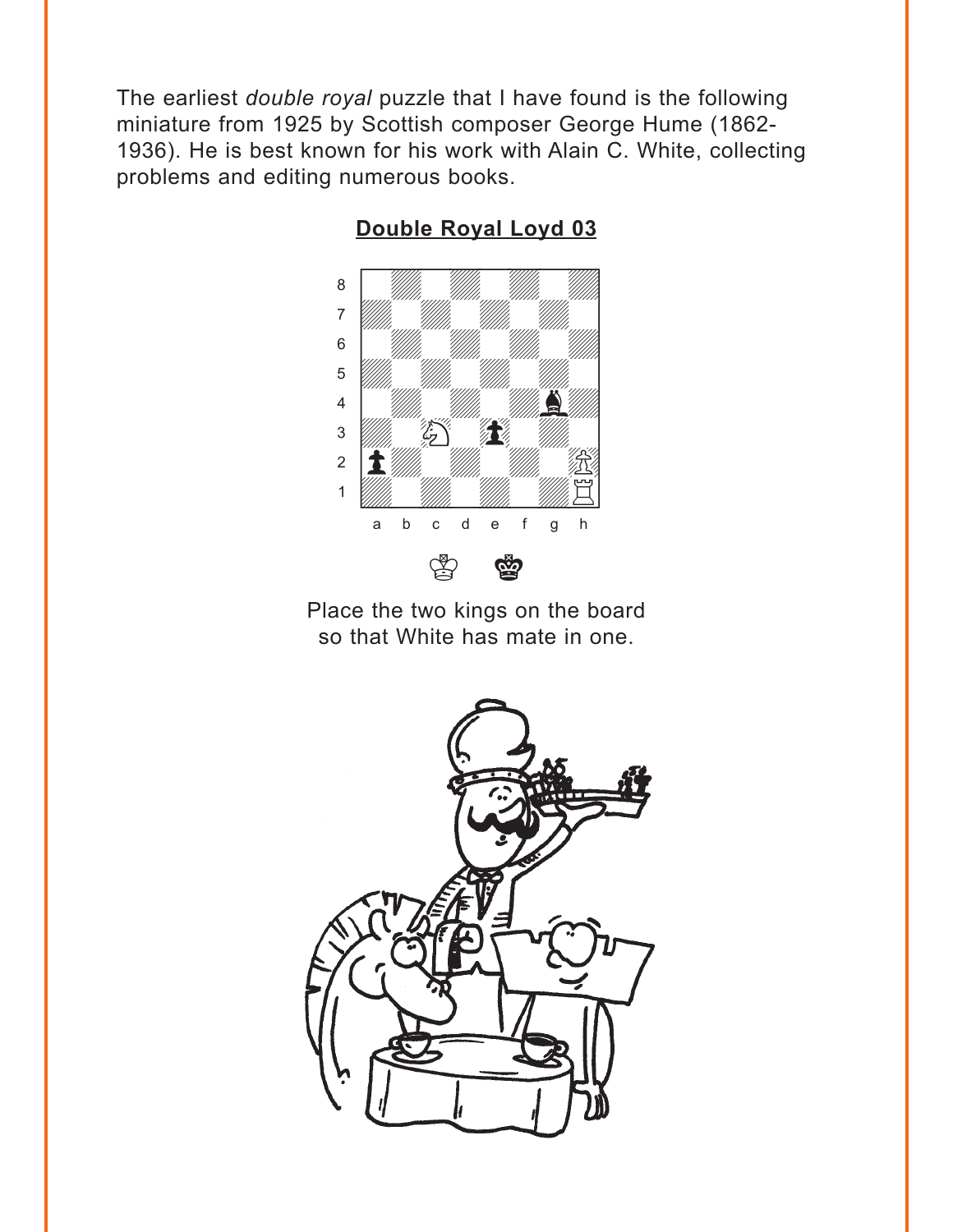<span id="page-3-0"></span>The next eight puzzles all have similar game-like positions.



**[Double Royal Loyd 04](#page-10-0)**

Place the two kings on the board so that White has mate in one.

**[Double Royal Loyd 05](#page-11-0)**

where  $\frac{w}{2}$  is the set of  $\frac{w}{2}$  $\delta$  and  $\delta$  and  $\delta$  and  $\delta$  and  $\delta$  and  $\delta$  and  $\delta$  and  $\delta$  and  $\delta$  and  $\delta$  and  $\delta$  and  $\delta$  and  $\delta$  and  $\delta$  and  $\delta$  and  $\delta$  and  $\delta$  and  $\delta$  and  $\delta$  and  $\delta$  and  $\delta$  and  $\delta$  and  $\delta$  and  $\delta$  and  $\delta$  **To the Light of the Light of The Property Light of The Property Light of The Property Light of The Property Lig**  $\mathbf{S}$   $\mathbf{E}$   $\mathbf{E}$   $\mathbf{E}$   $\mathbf{E}$  $\overline{\mathcal{L}}$ 4 William William William William  $\frac{1}{2}$ 2 贪赏 蟹发 1 SEMINYA WA WASHINGTON a b c d e f g h

 $\circledS$   $\circledR$ 

Place the two kings on the board so that White has mate in one.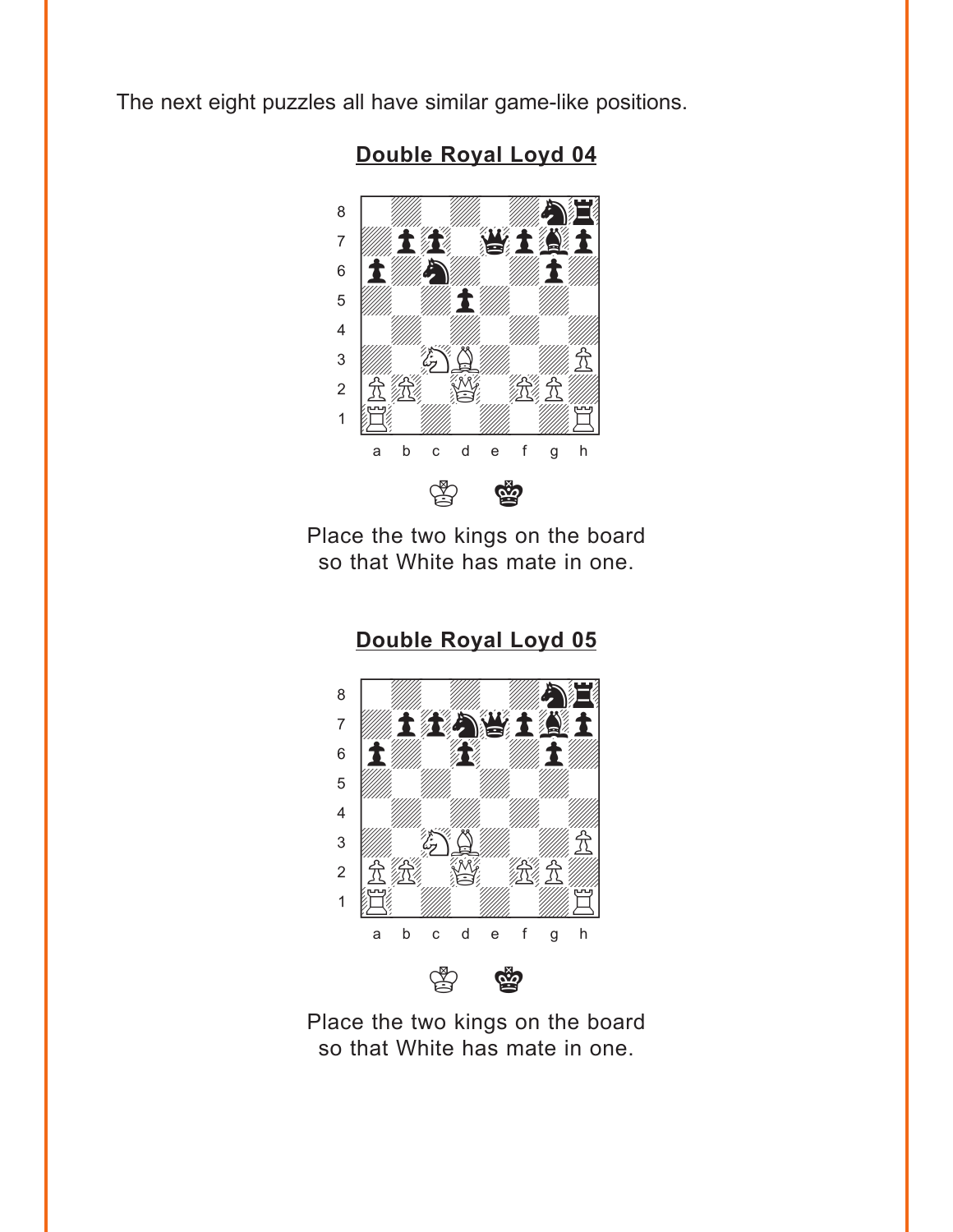<span id="page-4-0"></span>

Place the two kings on the board so that White has mate in one.



Place the two kings on the board so that White has mate in one.

#### **[Double Royal Loyd 07](#page-12-0)**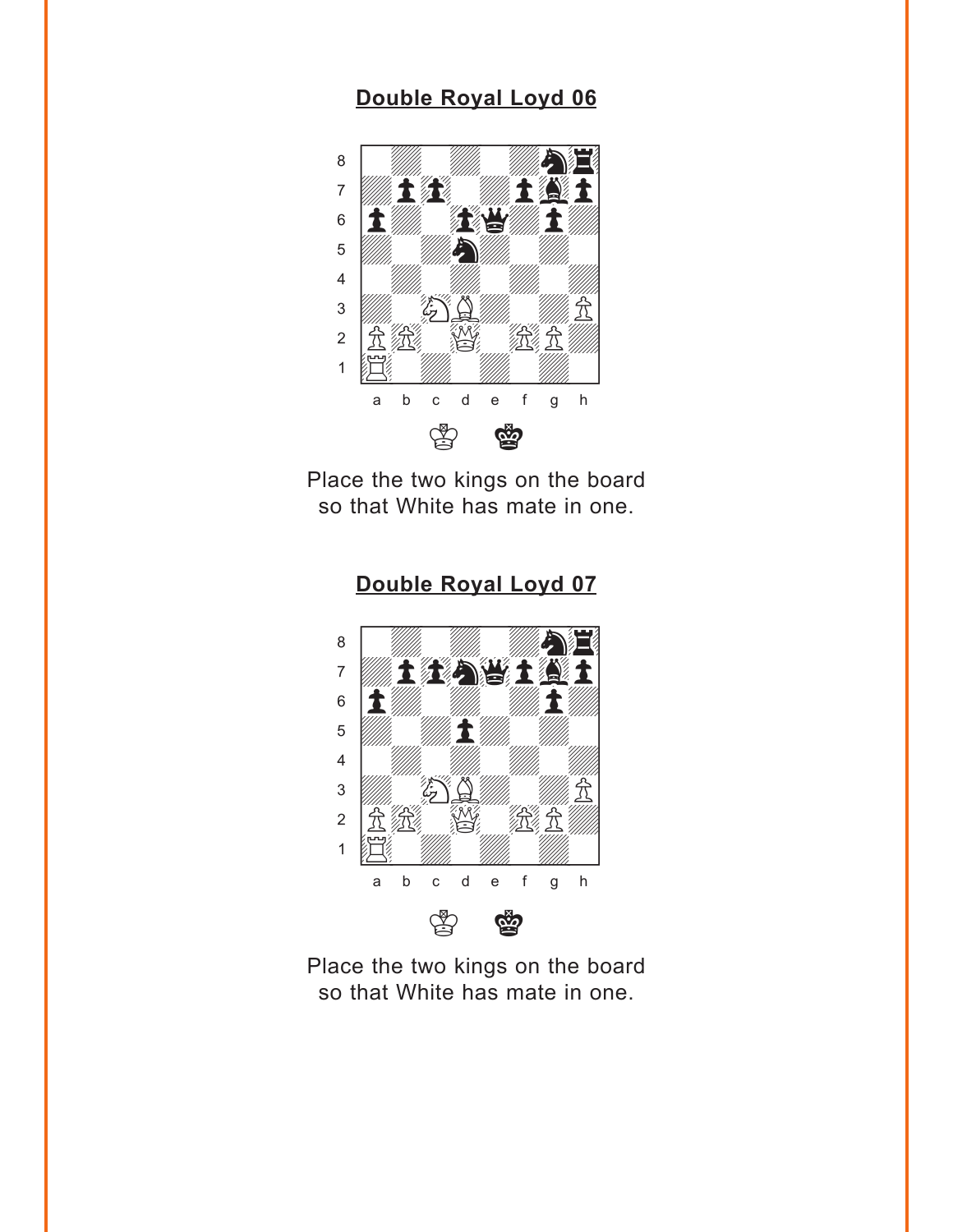<span id="page-5-0"></span>

Place the two kings on the board so that White has mate in one.

These kings really get around.



**[Double Royal Loyd 09](#page-13-0)**

Place the two kings on the board so that White has mate in one.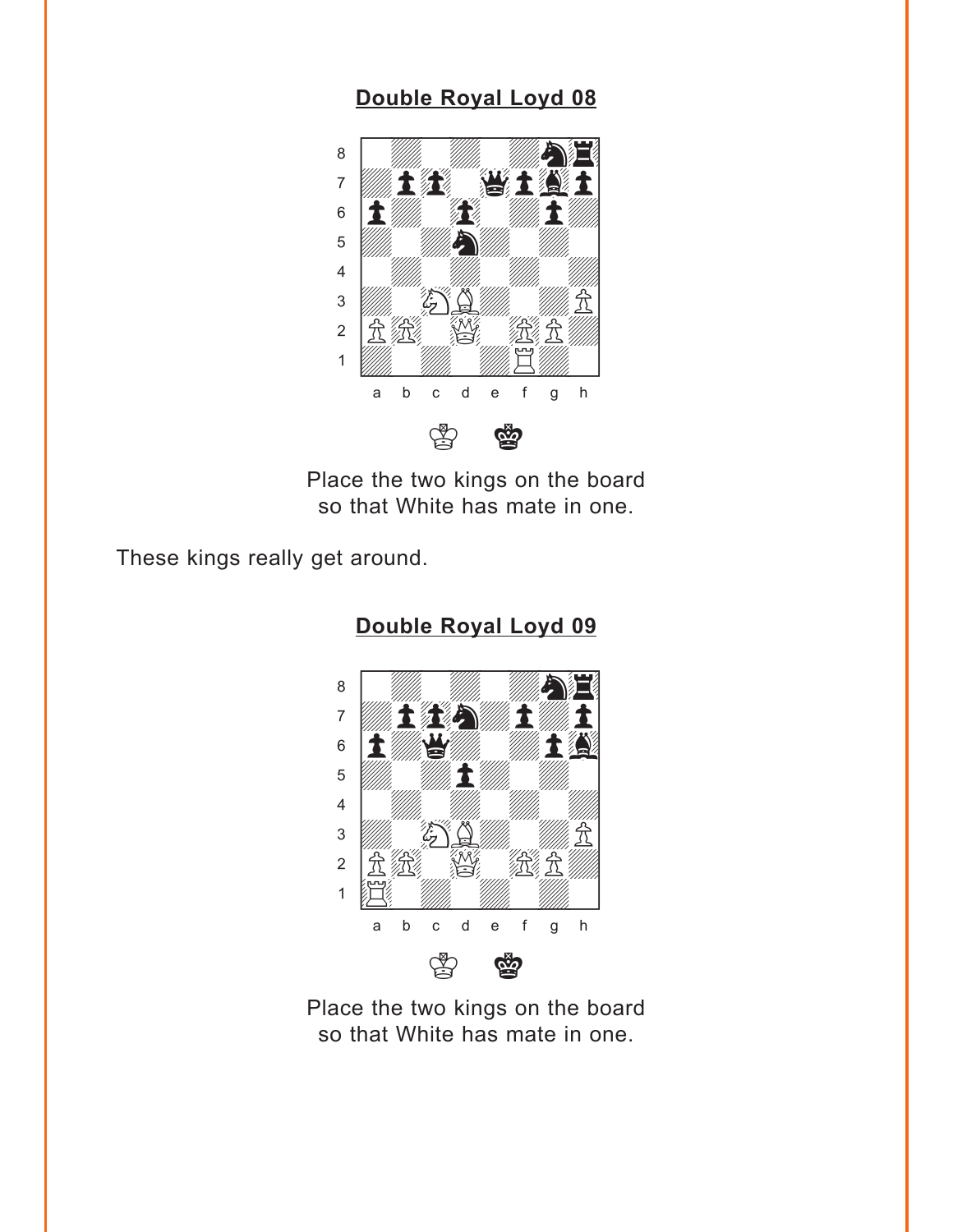<span id="page-6-0"></span>

Place the two kings on the board so that White has mate in one.

**[Double Royal Loyd 11](#page-14-0)** where  $\frac{w_{\text{max}} - w_{\text{max}} - w_{\text{max}}}{w_{\text{max}} - w_{\text{max}} - w_{\text{max}}}$ 



Place the two kings on the board so that White has mate in one.

That was the last of the double royal twins. Now for something completely different.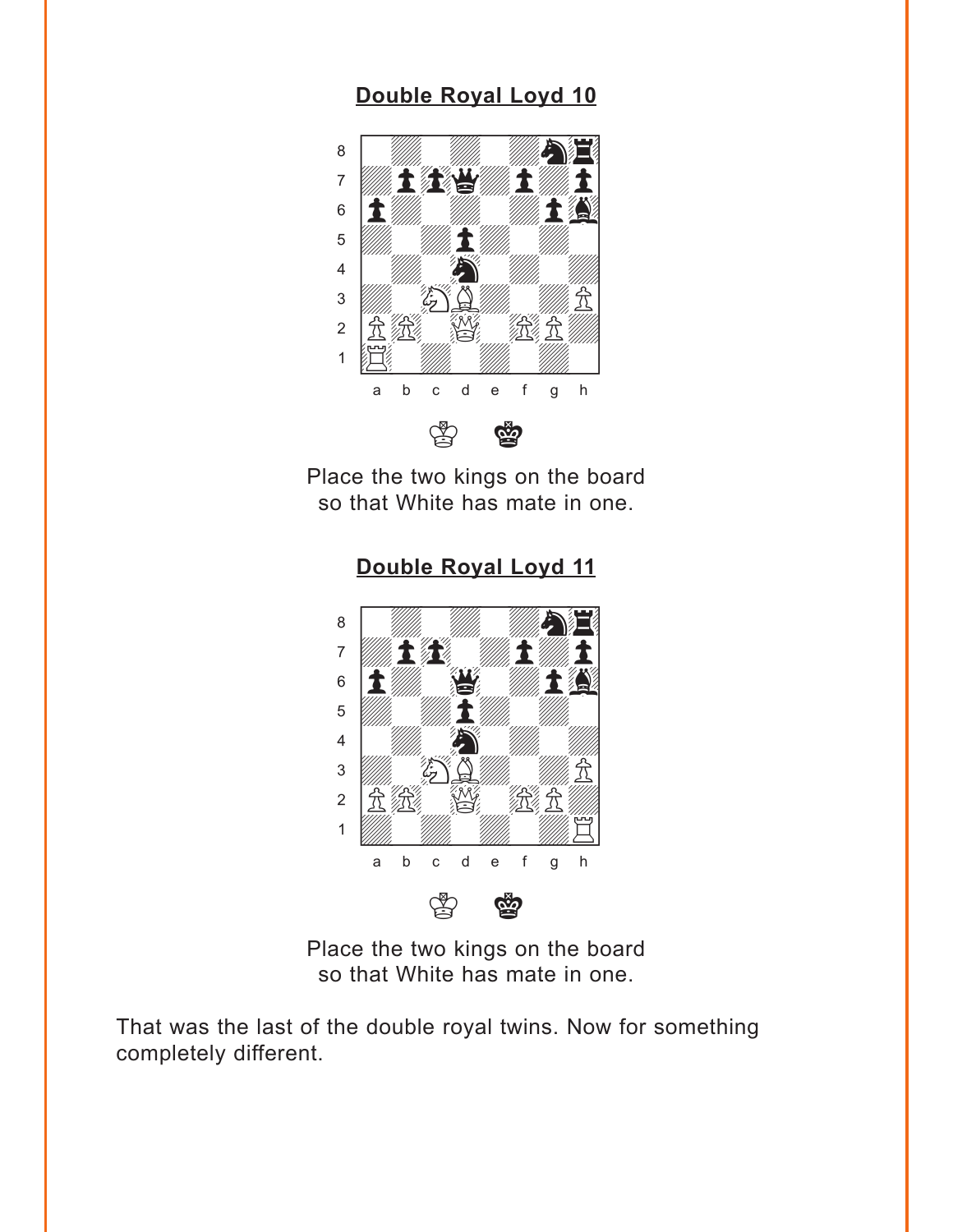<span id="page-7-0"></span>

Place the two kings on the board so that White has mate in one.

The wait is almost over. The five winning problems from the 2013 Chess Cafe Puzzlers Cup will be presented here on November 30th. See you then.

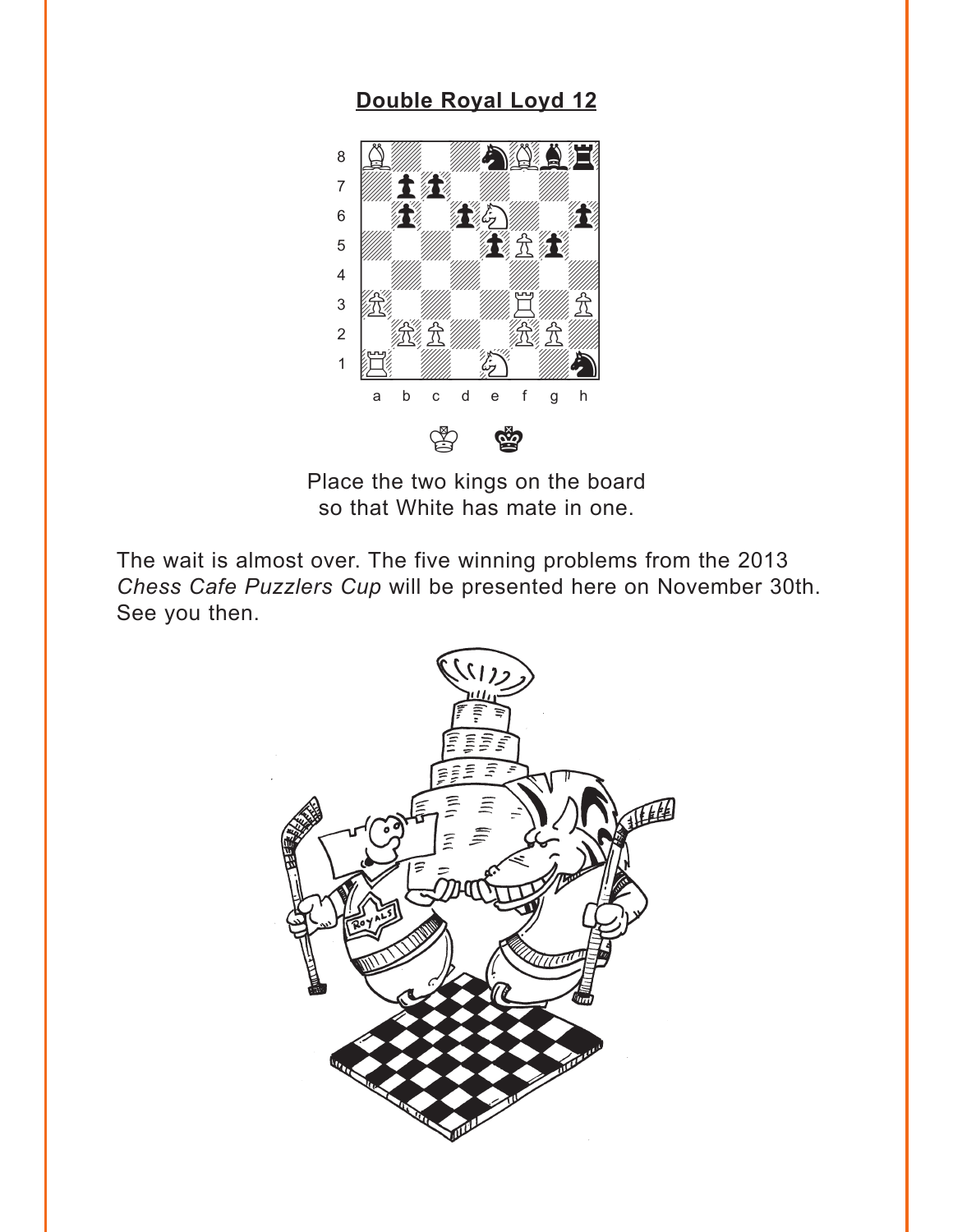# <span id="page-8-0"></span>**SOLUTIONS**

All puzzles except number 3 are by J. Coakley, *ChessCafe.com* (2013).

*PDF hyperlinks*. You can advance to the solution of any puzzle by clicking on the underlined title above the diagram. To return to the puzzle, click on the title above the solution diagram.



## **[Double Royal Loyd 01](#page-1-0)**

Add white king on h6, black king on h8.

1.Re8#

The black queen is a great defender. This is the only placement of kings that allows a mate in one.



Add white king on b2, black king on d2. 1.Rd1#

 $\sim$  00  $\sim$  00  $\sim$  00  $\sim$  00  $\sim$ 1 William William William Hotel a b c d e f g h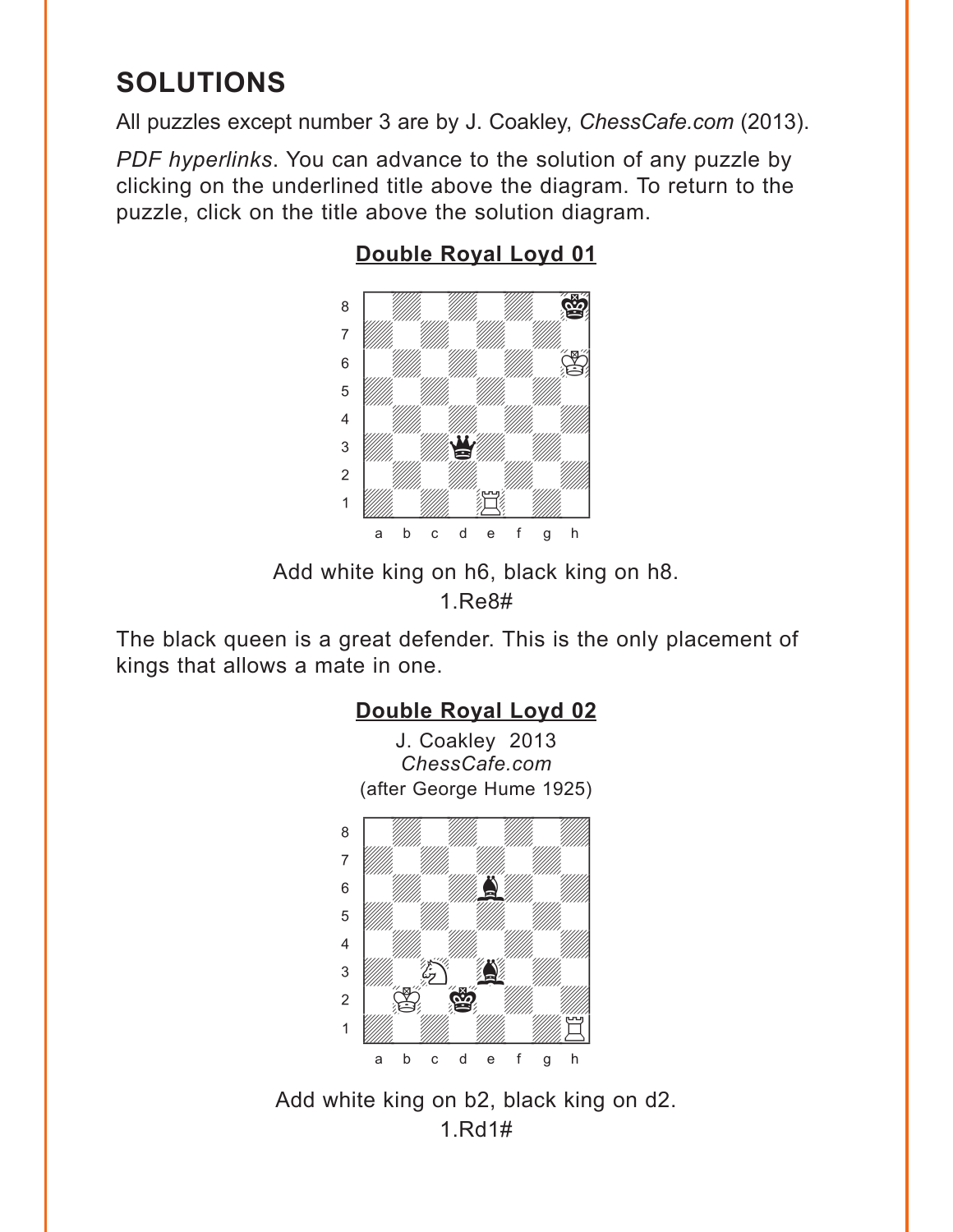<span id="page-9-0"></span>The solution is not changed by adding a white pawn on h2 and a black pawn on a2. The position would then more closely resemble George Hume 1925 (problem 03).

**[Double Royal Loyd 03](#page-2-0)**

#### George Hume 1925 *Fern vom Alltag* where  $\frac{1}{2}$  is the contribution of  $\frac{1}{2}$ a Milliam Milliam Milliam Milliam Milliam Milliam Milliam Milliam Milliam Milliam Milliam Milliam Milliam Mill adwadwadwadwadwadwadwadwadwadwadwa  $\begin{bmatrix} \begin{array}{ccc} \text{S} & \text{S} \end{array} & \text{S} & \text{S} & \text{S} & \text{S} & \text{S} & \text{S} & \text{S} & \text{S} & \text{S} & \text{S} & \text{S} & \text{S} & \text{S} & \text{S} & \text{S} & \text{S} & \text{S} & \text{S} & \text{S} & \text{S} & \text{S} & \text{S} & \text{S} & \text{S} & \text{S} & \text{S} & \text{S} & \text{S} & \text{S} & \text{S} & \text{S} & \text{S$ 5 *VIII. VIII. VIII.* 4 | *William William William De West*  $\frac{1}{2}$  $\mathbf{E} = \mathbf{E}$  and  $\mathbf{E} = \mathbf{E}$  $\left\{\begin{matrix}1\\1\end{matrix}\right\}$ a b c d e f g h

Add white king on e1, black king on f3.

1.0-0#

The convention in chess problems is that castling is allowed unless it can be proven illegal. (Such proof would show that the king or rook moved previously.)

Here is a twin problem.





## **[Double Royal Loyd 03b](#page-10-0)**

version J. Coakley 2013 *ChessCafe.com*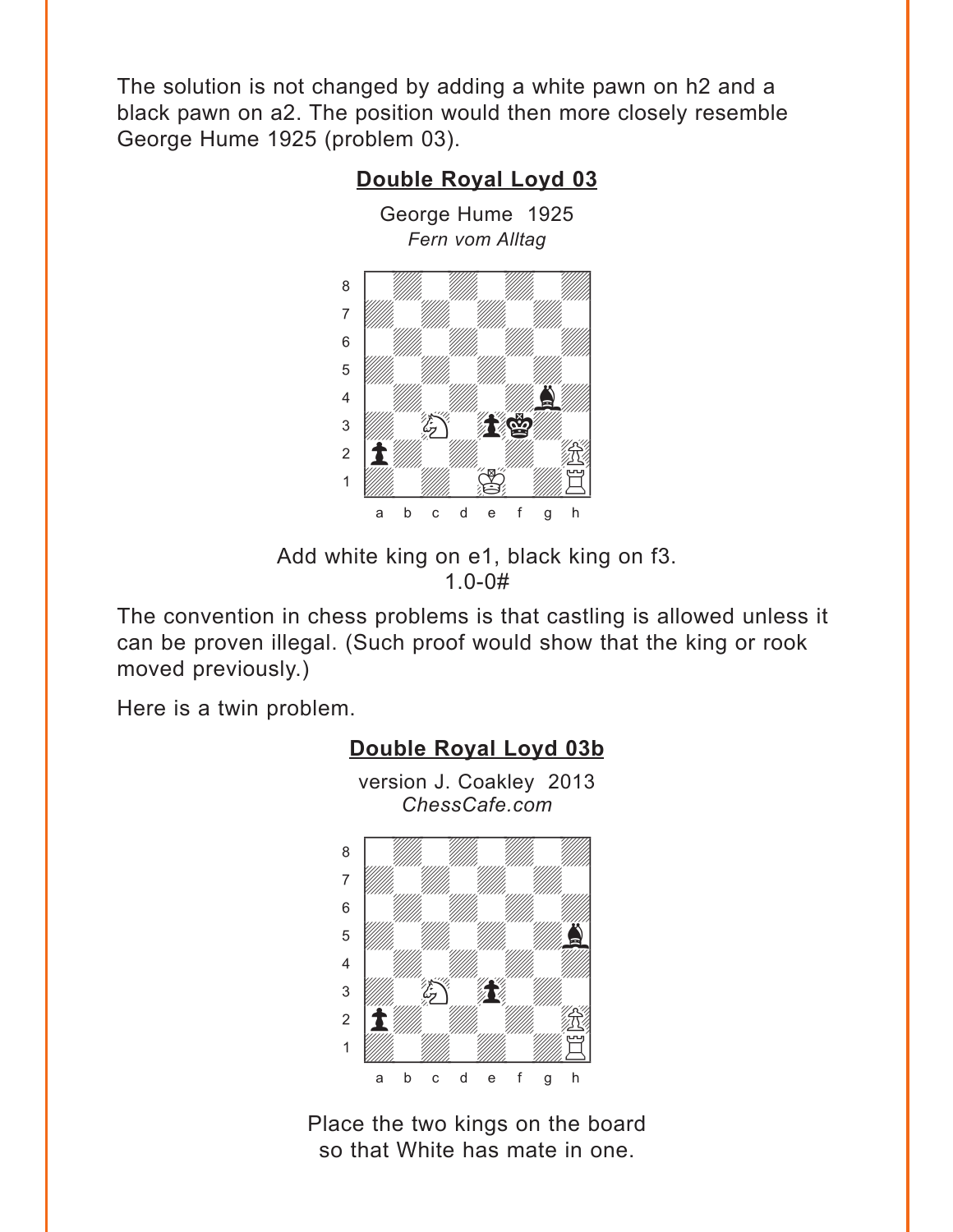<span id="page-10-0"></span>Samuel Loyd (1841-1911) was born in Philadelphia, but lived most of his life in New York City. His well-deserved nickname was "the Puzzle King".



Sam Loyd

### Double Royal Loyd 03b solution

Add white king on h3, black king on f3.  $1. Rf1#$ 

### Double Royal Loyd 04



Add white king on a8, black king on b6.

 $1.Na4#$ 

The white knight gives check, attacks c5, and uncovers an attack on a5 by the white queen.

The white king could have reached a8 earlier through f6 and e7.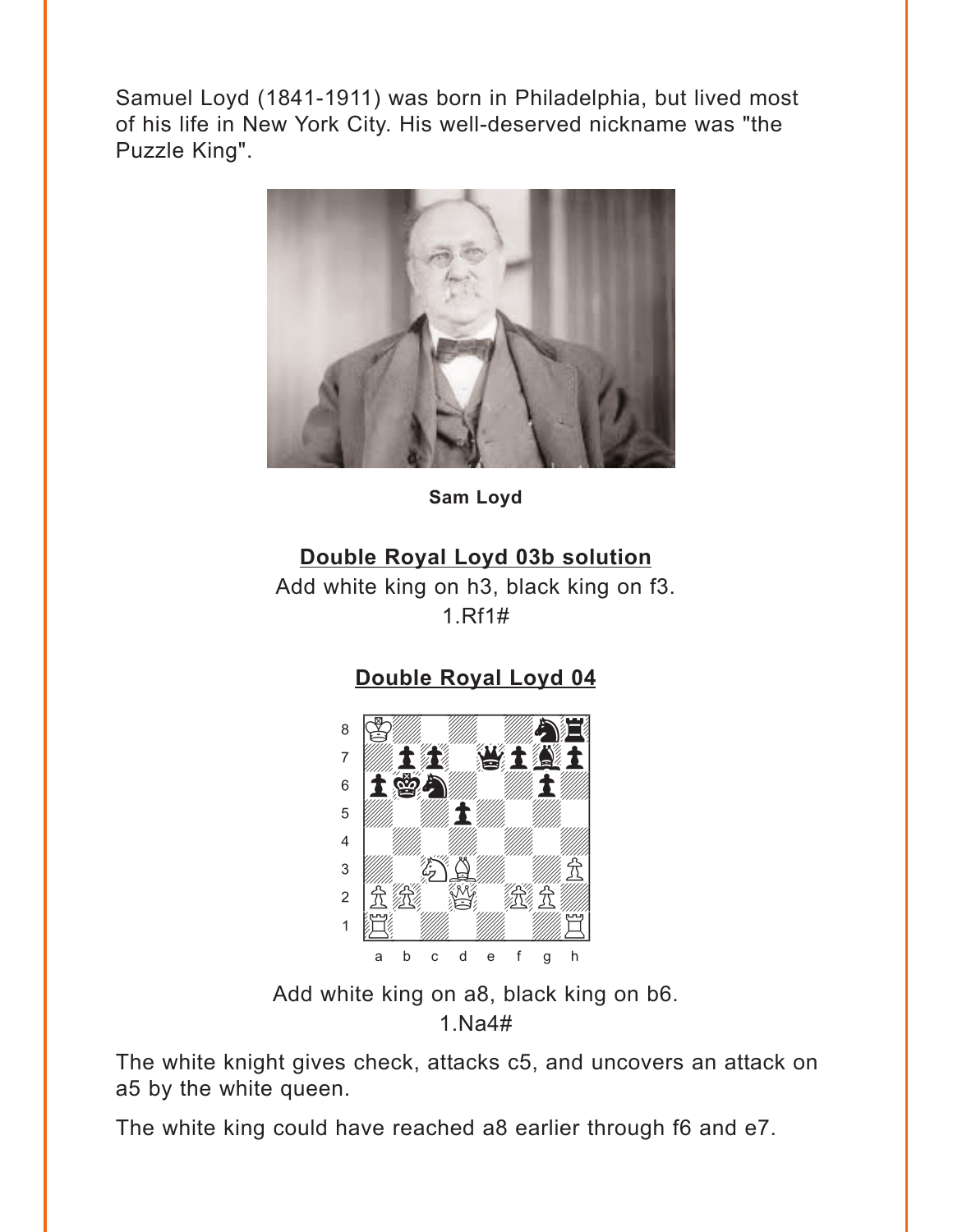<span id="page-11-0"></span>

Add white king on d5, black king on f6. 1.Qf4#

A strongly centralized white king covers e6.



**[Double Royal Loyd 06](#page-4-0)**

Add white king on h4, black king on f6. 1.Qg5#

Same square for the black monarch, different squares for the white royalty.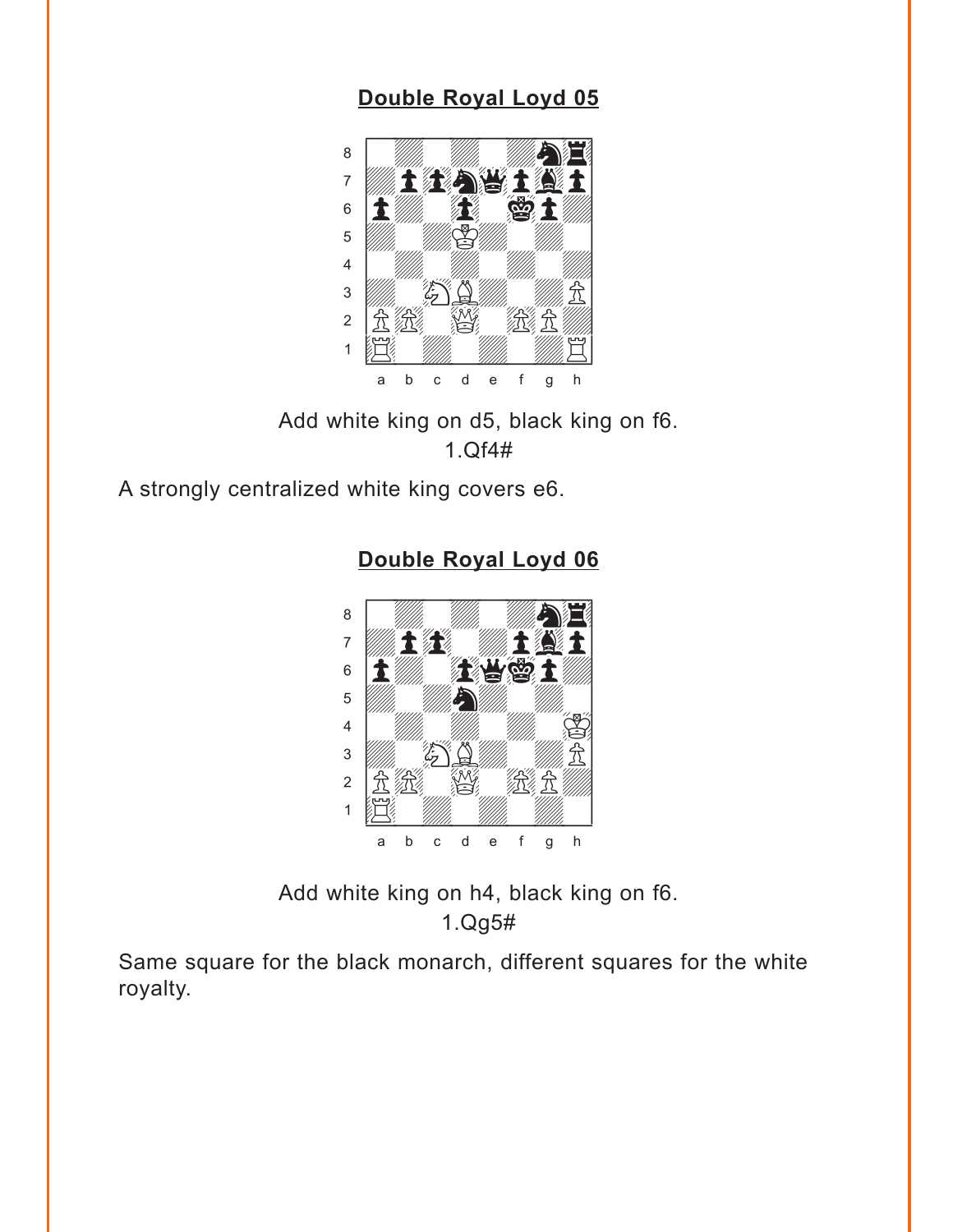<span id="page-12-0"></span>

Add white king on f3, black king on h2.  $1. Qf4#$ 

The black king could have reached h2 earlier along the path  $d3-e2-f1-g1-h2.$ 



#### Double Royal Loyd 08

Add white king on d1, black king on a1.  $1.0c1#$ 

The white king obstructs the first rank so that the black king can be placed on a1. Otherwise he would be in check from the rook on f1.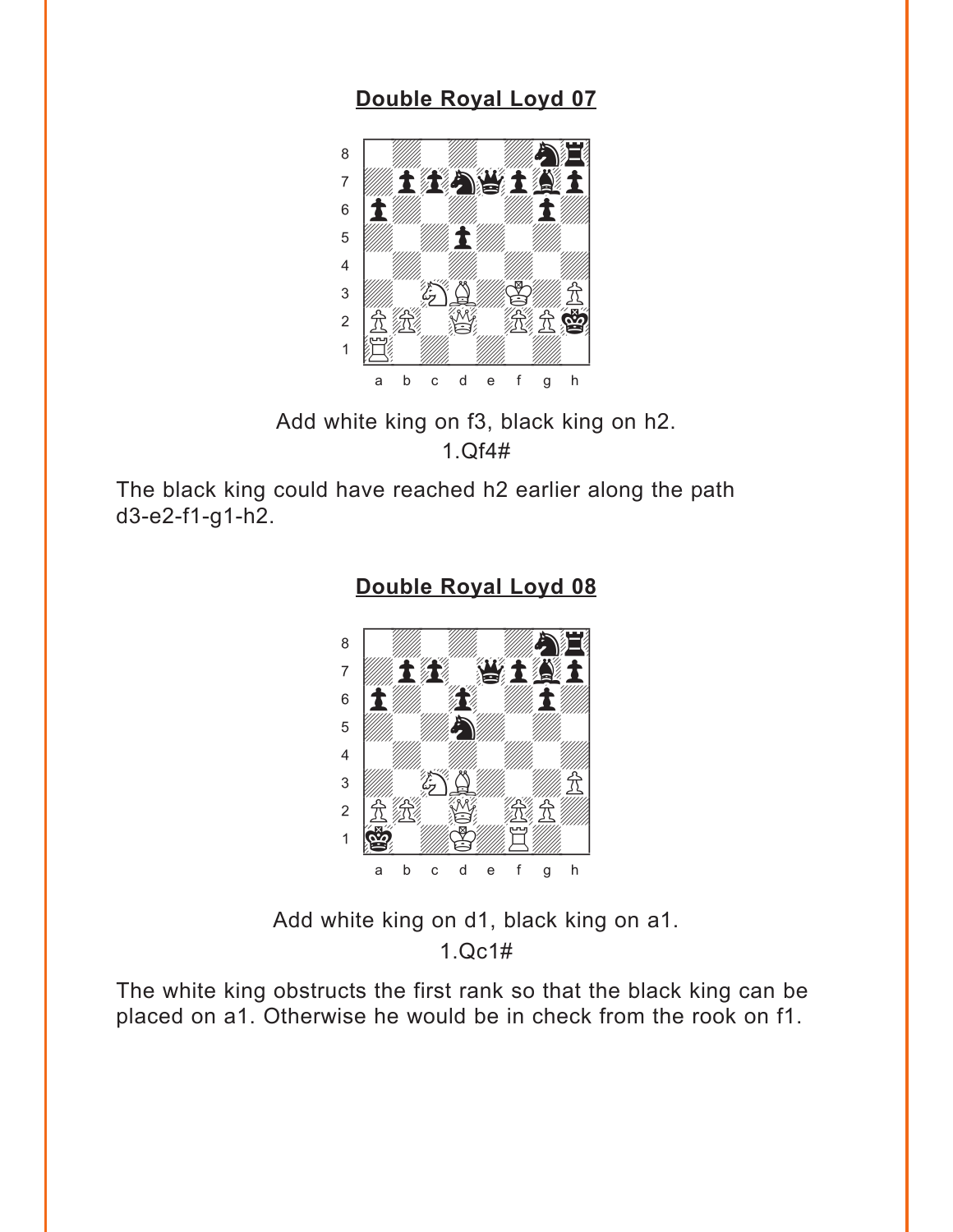<span id="page-13-0"></span>

Add white king on g3, black king on h5. 1.Be2#

### **[Double Royal Loyd 10](#page-6-0)**



Add white king on c5, black king on a5. 1.b4#

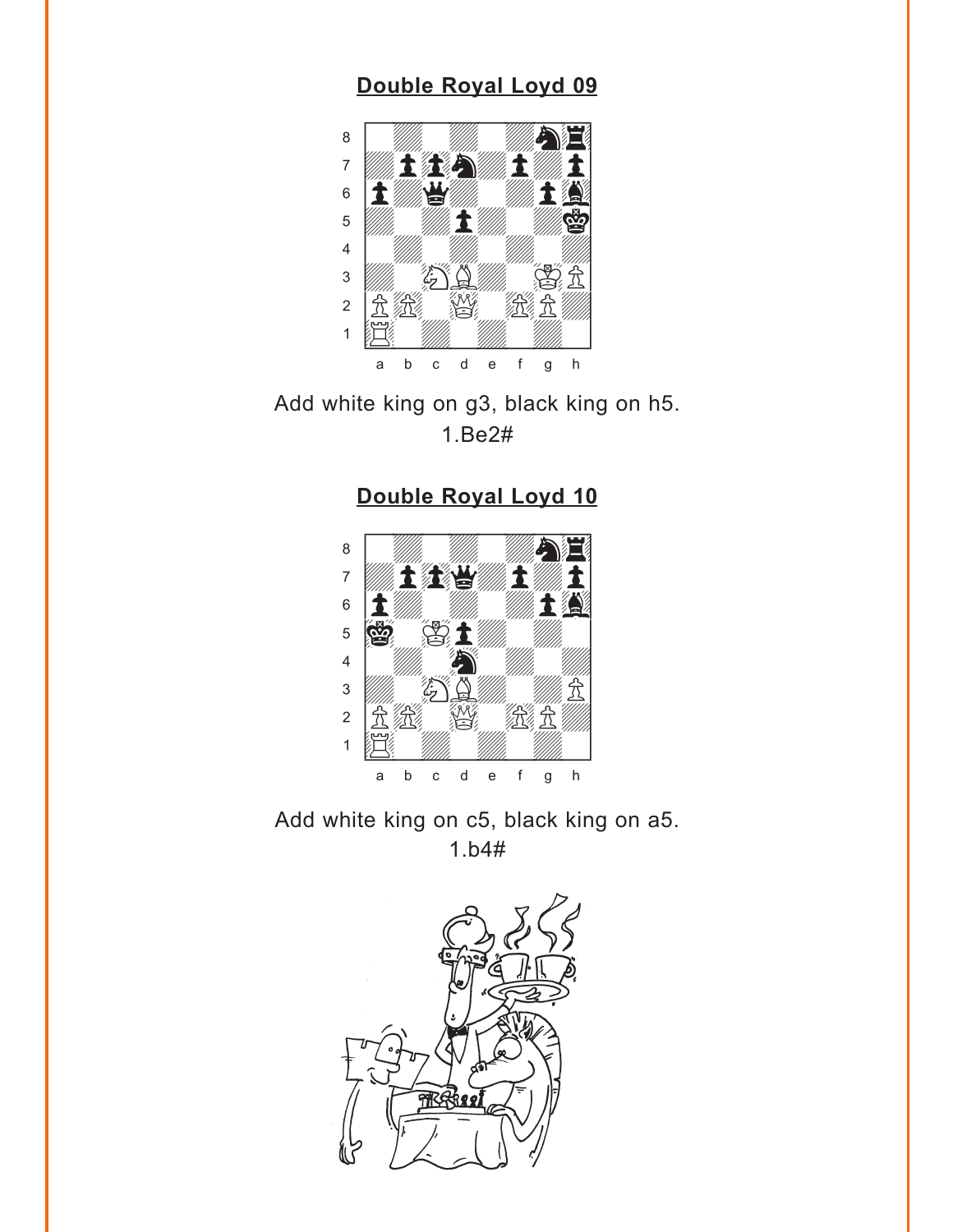<span id="page-14-0"></span>

Add white king on e1, black king on a1.  $1.0 - 0#$ 

Castling is allowed in chess problems unless it can be proven illegal.

#### **Double Royal Loyd 12**



Add white king on h5, black king on h7. 1. $f$ xg6 e.p. #

An en passant capture is not allowed in chess problems unless it can be proven that the captured pawn moved two squares on the previous turn.

The following argument proves that Black's last move was ...g7-g5. Consider the possibilities on the previous turn.

- a. The black rook had nowhere to move from.
- b. The black bishop could only have moved from f7, but it would be checking the white king from that square. It cannot be Black's turn if White is in check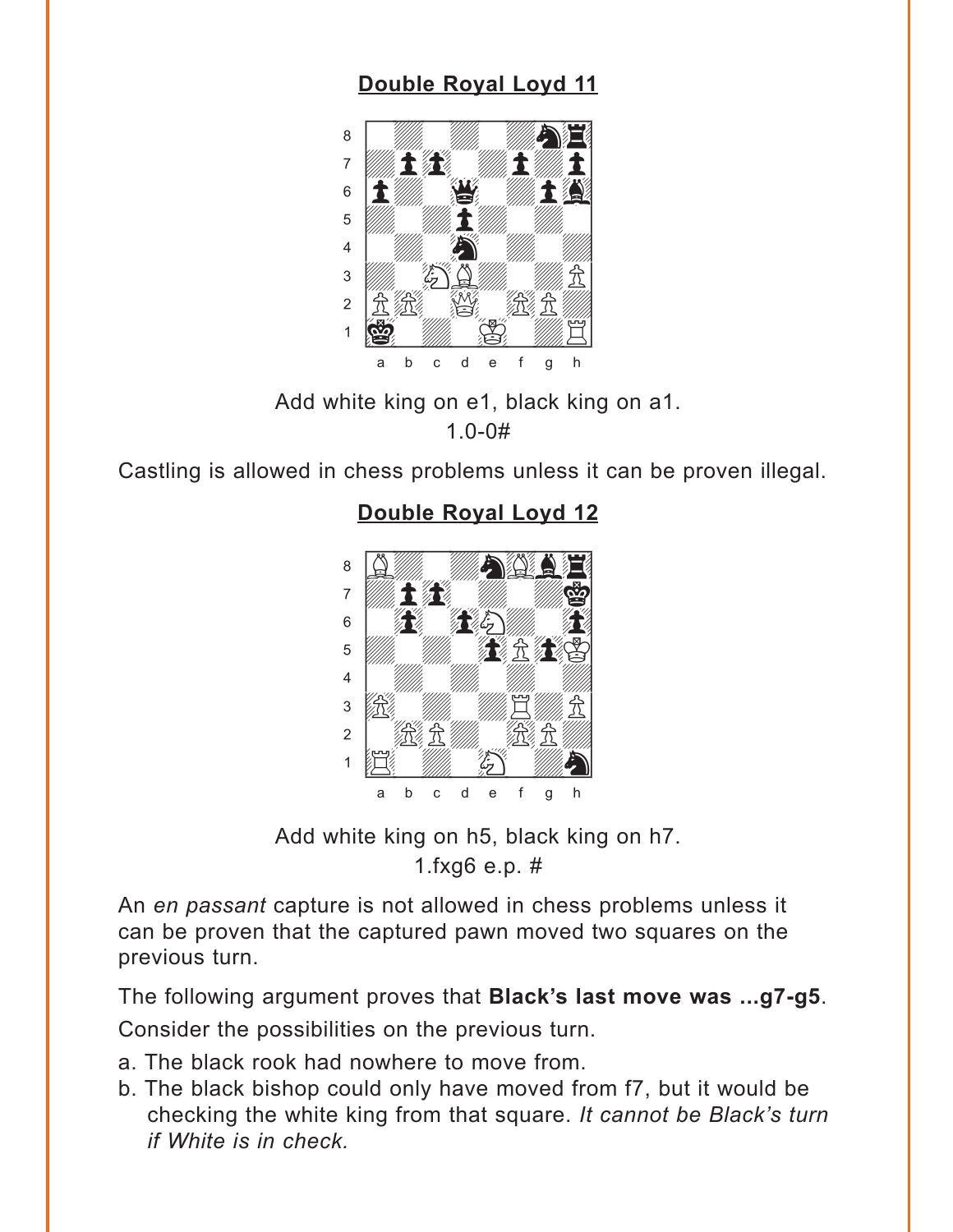- <span id="page-15-0"></span>c. The black knights could only have moved from f6, g7, or g3, where they would be checking the white king.
- d. The black king did not just move from g7 because he would have been in an impossible double check. He did not move from g6 because he would have stood next to the white king.
- e. So the last black move had to be by a pawn.
	- e1. White has fourteen pieces on the board. Because the bishop on a8 must be a promoted pawn, the two missing white pieces are the queen and the original light-square bishop.
	- e2. We know that the white queen was captured on b6 because it is a dark square. This capture (...axb6) happened earlier so that a white pawn could reach a8. The only white piece to be captured elsewhere was the light-square bishop.
	- e3. The pawn on b7 has never moved. All of the other black pawns are on dark squares so none of them could have captured on the previous turn.
	- e4. The last move was not ...d7-d6 because that pawn moved earlier to let the bishop get from c8 to g8. The bishop on g8 is not a promoted pawn because it would require two additional captures for the f-pawn to promote on d1 or f1.
	- e5. The last move was not ...h2-h1=N because that would require two additional captures.
	- e6. The last move was not ...g6-g5 because the pawn would be checking the white king from g6.
	- e7. That only leaves one other move: ...g7-g5.

The solution with **white king f1 and black king d2** followed by **1.Rd3#** is not legal. With unmoved pawns on b2, c2, f2, g2, the black king could never reach d2.

## **[Double Royal Loyd 12b](#page-16-0)**

*Remove the white pawn from c2 in the puzzle diagram.*